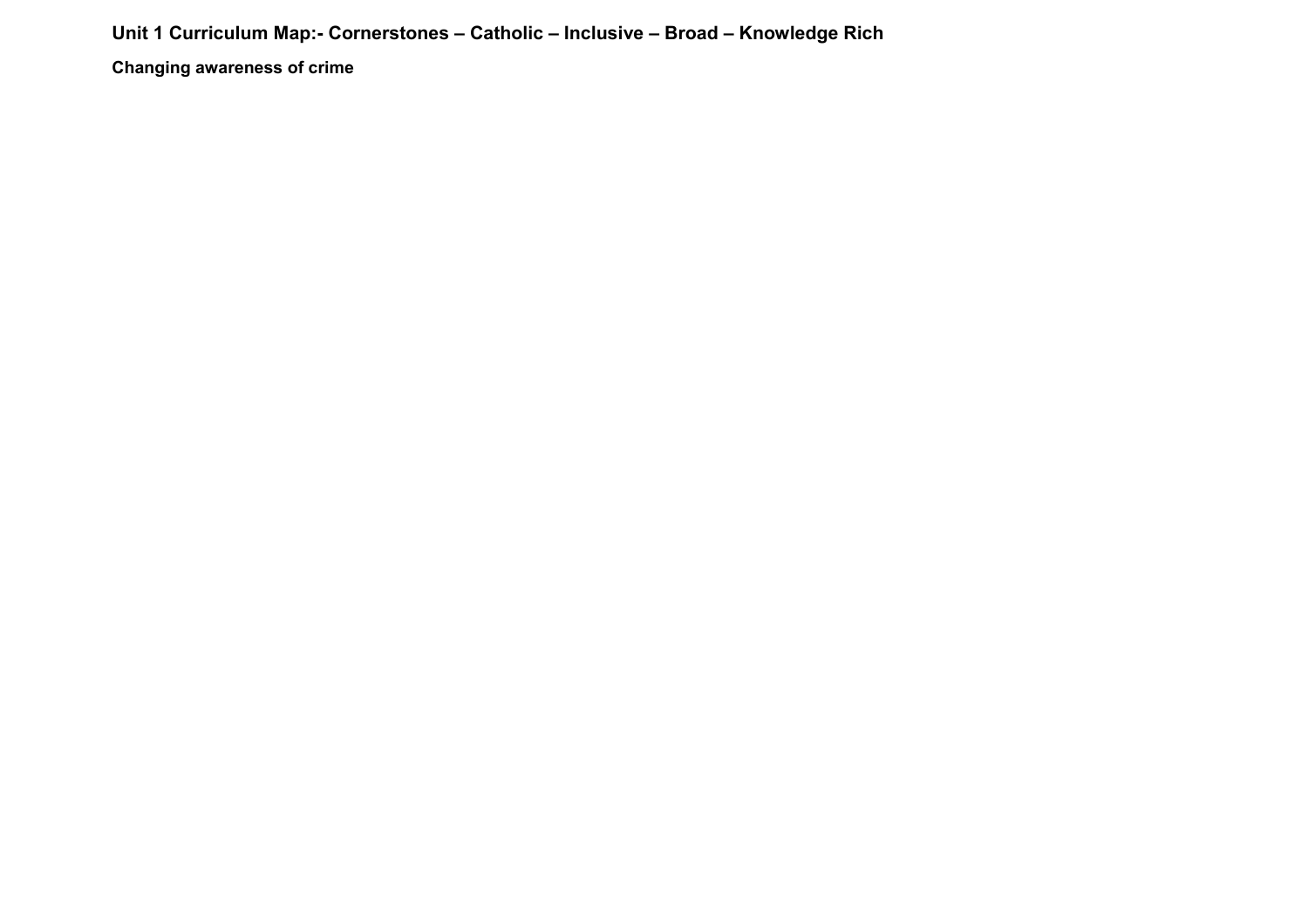| <b>Calendar</b> | <b>Big</b><br><b>Question/Theme</b>                                             | <b>Small Questions</b>                                                                                                                                                                                                                                                                                                                                                                                                                                                                                                                                                            | <b>Assessment</b><br><b>Opportunities</b><br>and Criteria.<br><b>Teacher</b><br><b>Feedback point</b><br>(TFP)                                                                                                                                                                                                                                                                       | <b>Homework</b>                                                                                                                                                                                                                                                                                                                                                |
|-----------------|---------------------------------------------------------------------------------|-----------------------------------------------------------------------------------------------------------------------------------------------------------------------------------------------------------------------------------------------------------------------------------------------------------------------------------------------------------------------------------------------------------------------------------------------------------------------------------------------------------------------------------------------------------------------------------|--------------------------------------------------------------------------------------------------------------------------------------------------------------------------------------------------------------------------------------------------------------------------------------------------------------------------------------------------------------------------------------|----------------------------------------------------------------------------------------------------------------------------------------------------------------------------------------------------------------------------------------------------------------------------------------------------------------------------------------------------------------|
| Autumn 1        | <b>AC1.1 Analyse</b><br>different types of<br>crime                             | Types of crime.<br>white collar, e.g.<br>organised<br>➤<br>corporate<br>➤<br>professional<br>moral<br>state, e.g. human rights<br>technological, e.g.<br>e-crime<br>individual, e.g.<br>$\triangleright$ hate crime<br>honour crime<br>➤<br>domestic abuse<br>$\blacktriangleright$<br>Learners should have knowledge of specific<br>examples of different types of crime and be able to<br>analyse them by:<br>criminal offences<br>types of victim<br>types of offender<br>level of public awareness<br>Learners should know that these acts may be<br>deviant and/or criminal. | <b>Explain the</b><br>difference between<br>crime and deviance.<br><b>Explain the different</b><br>types of crime that<br>can be committed.<br><b>Analyse different</b><br>types of crime in<br>relation to Mr<br><b>Williams. Which</b><br>crimes have been<br>committed and<br>what might be their<br>impact and<br>consequences.<br><b>Relate to examples</b><br>if possible. TFP | Create a spider<br>diagram showing a<br>range of crimes<br>committed in<br>England and Wales.<br>Research using the<br>Police<br>website/Official<br>Statistics website etc<br>for guidance.<br>Create a flow<br>diagram explaining<br>crime and deviance.<br>and the different<br>types of crime.<br>Create a flow<br>diagram explaining<br>individual crime. |
|                 | <b>AC1.2</b><br>Explain the reasons<br>that<br>certain crimes are<br>unreported | <b>Reasons</b><br>personal, e.g.<br>$\triangleright$ fear<br>shame<br>disinterest<br>$\triangleright$ not affected<br>social and cultural, e.g.<br>lack of knowledge<br>complexity<br>lack of media interest<br>lack of current public concern                                                                                                                                                                                                                                                                                                                                    | <b>Explain why crime</b><br>may go unreported.                                                                                                                                                                                                                                                                                                                                       | Find and describe 5<br>examples of Hate<br>and Honour crime<br>that have been in<br>the news.                                                                                                                                                                                                                                                                  |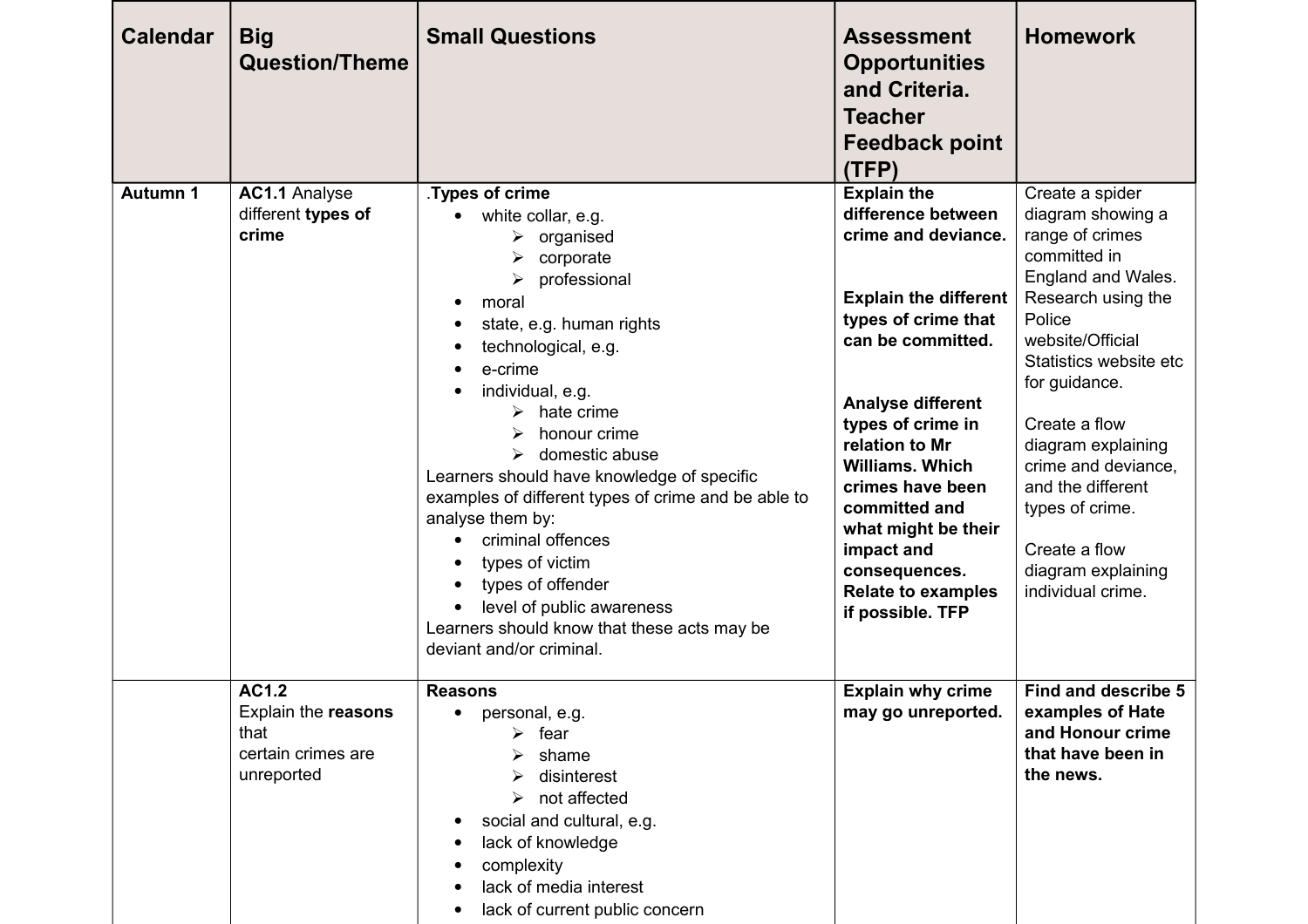**LO2** Understand how campaigns are used to elicit change

| <b>Calendar</b> | <b>Big</b><br><b>Question/Theme</b>      | <b>Small Questions</b>                                                                                                                                                                                                                                                                                                                                                                                                                | <b>Assessment</b><br><b>Opportunities</b><br>and Criteria.<br><b>Teacher</b><br><b>Feedback</b><br>point (TFP) | <b>Homework</b>                                                                                                     |
|-----------------|------------------------------------------|---------------------------------------------------------------------------------------------------------------------------------------------------------------------------------------------------------------------------------------------------------------------------------------------------------------------------------------------------------------------------------------------------------------------------------------|----------------------------------------------------------------------------------------------------------------|---------------------------------------------------------------------------------------------------------------------|
| <b>Autumn 2</b> | AC2.1 Compare<br>campaigns for<br>change | Campaigns for change, e.g.<br>change in policy<br>change in law<br>$\bullet$<br>change in priorities of agencies<br>٠<br>change in funding<br>$\bullet$<br>change in awareness<br>change in attitude<br>$\bullet$<br>Learners should be aware that campaigns for change may<br>have different purposes. Learners should compare examples<br>of campaigns for change and examine their effectiveness in<br>achieving their objectives. | Compare<br>campaigns for<br>change.<br><b>TFP</b>                                                              | Create a mind map or<br>flow chart to explain<br>campaigns for change.<br>Include coursework<br>hints as you write. |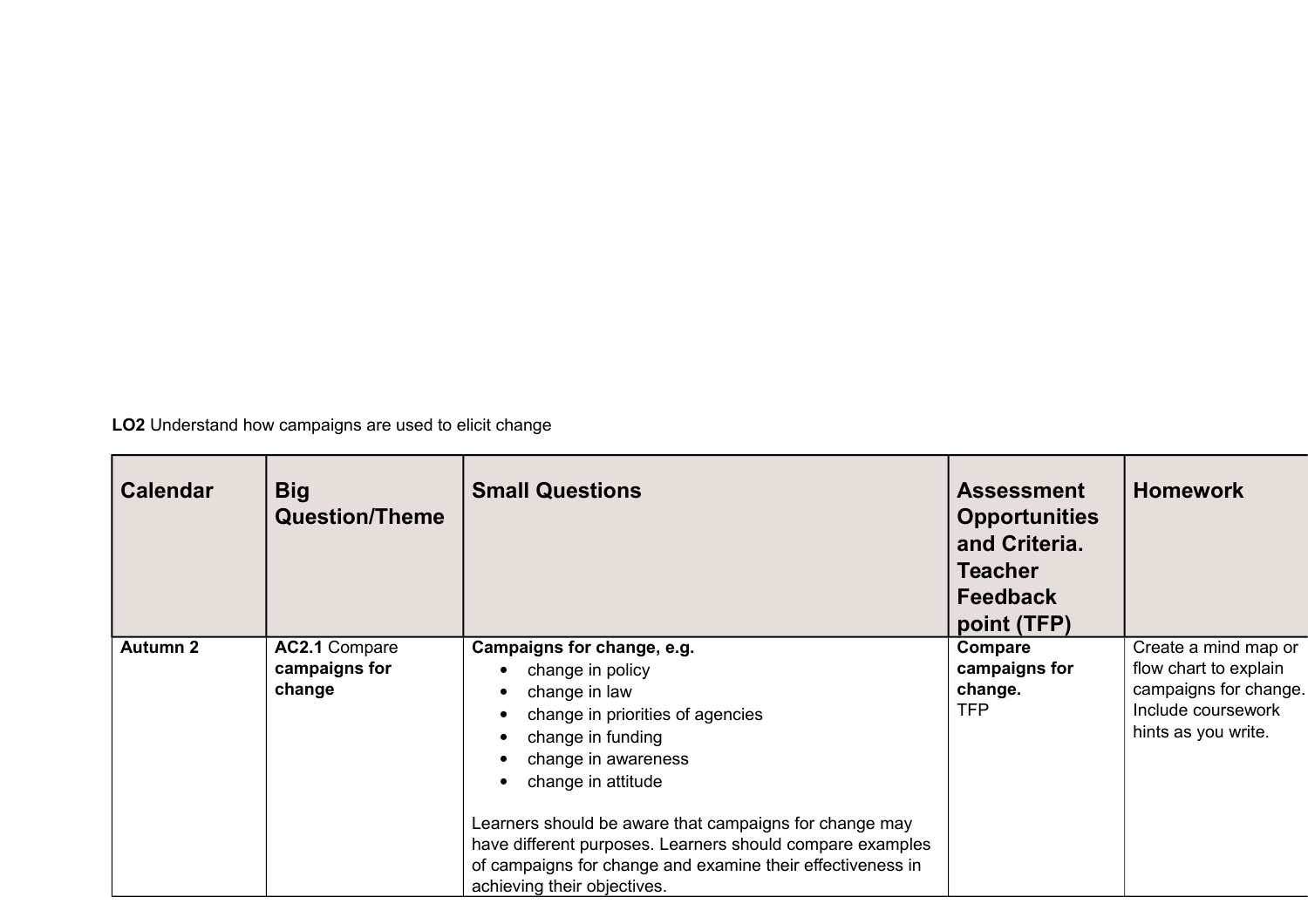|                                                                                                  | Campaigns could include, for example, classification of drugs,                                                                                                                                                                                                                                                                                                                                                                                                                  |                                                                               |                                                                                                            |
|--------------------------------------------------------------------------------------------------|---------------------------------------------------------------------------------------------------------------------------------------------------------------------------------------------------------------------------------------------------------------------------------------------------------------------------------------------------------------------------------------------------------------------------------------------------------------------------------|-------------------------------------------------------------------------------|------------------------------------------------------------------------------------------------------------|
| <b>AC2.2</b> Evaluate the<br>effectiveness<br>of <b>media</b> used in<br>campaigns for<br>change | euthanasia, abortion, smoking, etc.<br><b>Media</b><br>blogs<br>$\bullet$<br>viral messaging<br>$\bullet$<br>social networking<br>$\bullet$<br>advertising<br>$\bullet$<br>radio<br>television<br>$\bullet$<br>film<br>documentary<br>$\bullet$<br>word of mouth<br>events<br>print<br>$\bullet$<br>Learners should have knowledge of the media and specific<br>materials used in campaigns, and be able to evaluate their<br>effectiveness in promoting a campaign for change. | Evaluate the<br>effectiveness of<br>media used in<br>campaigns for<br>change. | Create a diagram that<br>explains the<br>effectiveness of the<br>media used in<br>campaigns for<br>change. |

## **LO3** Plan campaigns for change relating to crime

| <b>Calendar</b> | <b>Big</b><br><b>Question/Theme</b>                         | <b>Small Questions</b>                                                                                                                                                                                                                                                                             | <b>Assessment Opportunities</b><br>and Criteria. Teacher<br>Feedback point (TFP)  | <b>Homework</b>                                    |
|-----------------|-------------------------------------------------------------|----------------------------------------------------------------------------------------------------------------------------------------------------------------------------------------------------------------------------------------------------------------------------------------------------|-----------------------------------------------------------------------------------|----------------------------------------------------|
| <b>Autumn 2</b> | AC3.1 Plan a<br>campaign for<br>change relating to<br>crime | Plan<br>aims and objectives<br>justification of choice of campaign<br>target audience<br>methods to be used<br>materials to be used<br>finances<br>timescales<br>resources needed<br>Learners should identify an appropriate campaign<br>for change and produce a comprehensive plan of<br>action. | Plan a campaign for change relating to<br>crime relevant to the assignment brief. | Create a<br>diagram to<br>explain this<br>section. |
|                 | <b>AC3.2 Design</b>                                         | <b>Design</b>                                                                                                                                                                                                                                                                                      | Design materials for use in                                                       | Create a list                                      |